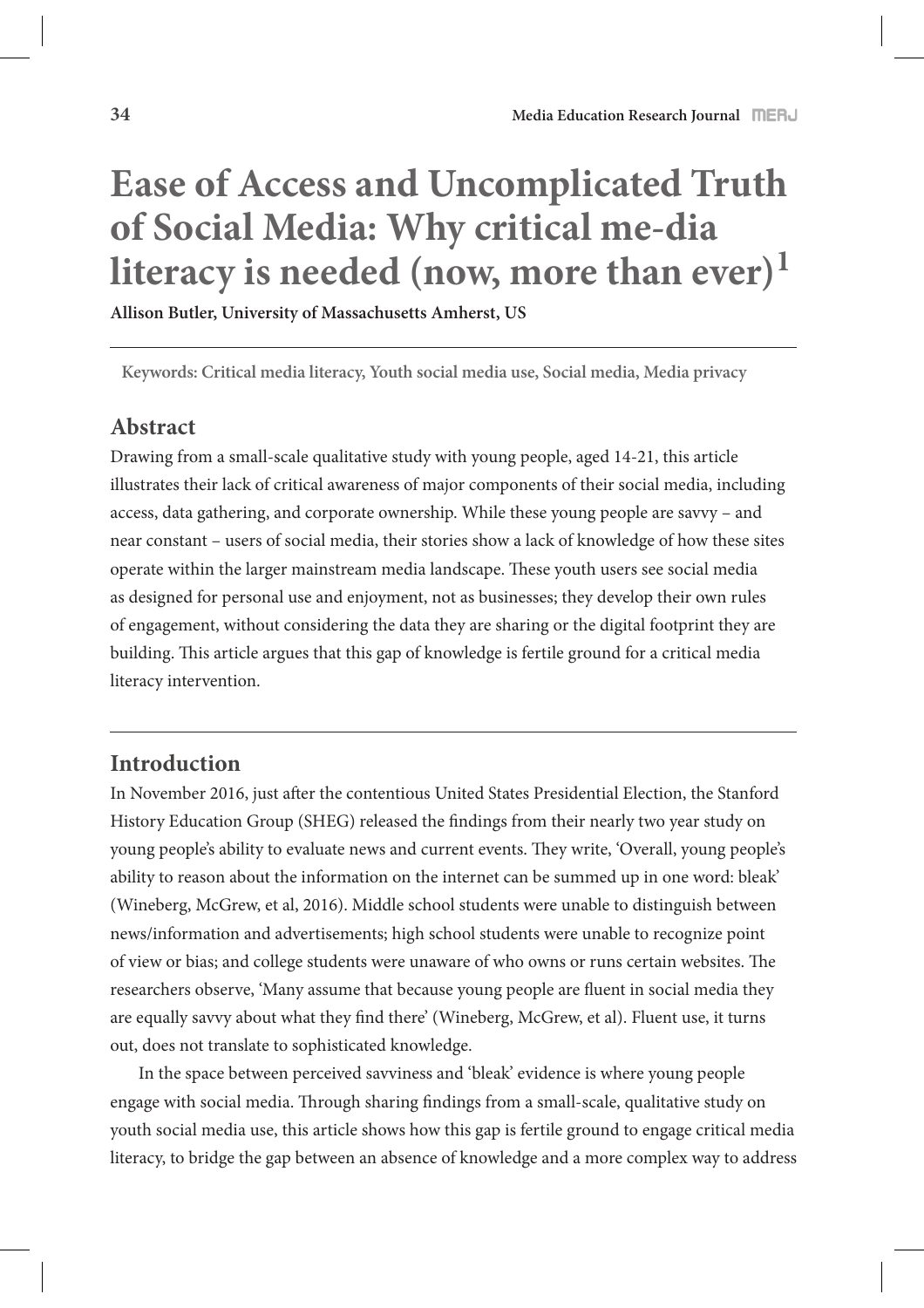media use. For the most part, American youth do not have the experience of formal critical media literacy in their K-12 classrooms and the ability to critically assess main-stream and alternative media is conspicuously absent in young people today.

In addition to being able to access, analyze, and produce media (Aufderheide, 1993), the student of critical media literacy is taught to explore the political economy of mainstream, corporate media, including questions of ownership, distribution, and production, which entails a careful examination of power (Butler, 2016; Kellner & Share, 2007; Yousman, 2016). As defined by Kellner and Share (2007), critical media literacy 'focuses on ideology critique and analyzing the politics of representation of critical dimensions of gender, race, class, and sexuality; incorporating alternative media production; and expanding textual analysis to include issues of social content, control, and pleasure' (8). What distinguishes the critical of critical media literacy is its explicit focus on demystifying and deconstructing dominant ideology and power. Students of critical media literacy learn not just how to make sense of content and representation, but also explore 'behind the scenes' of mainstream media. Yousman (2016) states that critical media literacy is not 'media bashing' and does not tell students what to think. Rather, critical media literacy invites students to 'view media in a more informed way and consider alternative ways of thinking about the media they use' (372). Critical media literacy guides students to engage in a process of continuous critical inquiry regarding a wide variety of media texts and invites them to think beyond the content of dominant mainstream media choices. Critical media literacy challenges students to think beyond their comfort and pleasure with media and to regularly interrogate their choices.

The young people who participated in this research have not experienced critical media literacy in their school or in community activities in which they participate<sup>2</sup>. These participants believe that 'everyone' has access to any media of their choosing and have a thin understanding of how social media operate in the larger corporate media landscape. They know they enjoy and love how convenient and entertaining media can be, but they are, for the most part, unclear on how this convenience and entertainment came to occupy such a monumental role in their lives or who controls the sites or the data they provide. Drawing on conversations with young people about their social media use, this article shares their words to highlight the space where critical media literacy can intervene and strengthen young people's awareness and understanding of mainstream media.

## **Current State of Social Media Use**

We live in a time where social media seem as if they are ubiquitous. So entrenched is our online, digital media, especially in the United States, it is difficult – if not impossible – to imagine life without them, even though they have only been a part of our lives for a short while.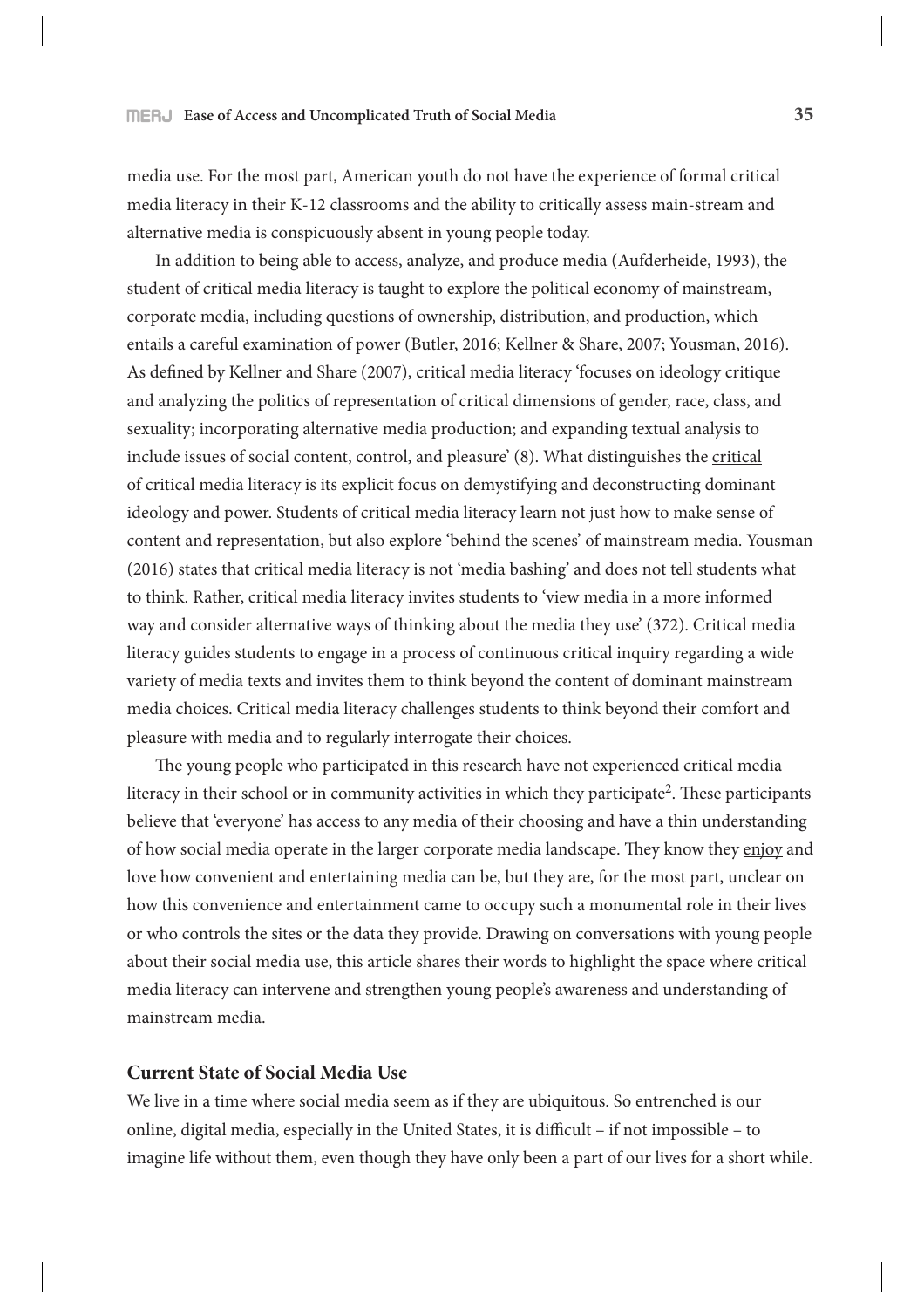Despite our near constant use of them, we know very little about how social media operate.

A primary concern with social media is the stripping away of individual privacy as users share personal data with little to no knowledge of the implications. In Goodman's (2015) analysis of the complex behind-the-scenes workings of the internet and social media, he uses a metaphor of burglary to point out how much we give away, without challenge:

In today's world, hackers are living unfettered and free inside your very own data systems for months and months, watching, waiting, lurking, and pillaging everything from your passwords to work projects to old selfies ... If any of us noticed a burglar in our home watching over us as we slept or filming us in the shower, we would immediately dial 911 … In cyber-space, this is a daily occurrence, yet most of us remain calmly, even blissfully unaware of the threat, despite our deep vulnerabilities and the bad guys looming over us as we sleep (17).

Social media have become a precisely detailed accounting of daily life; everything shared or clicked, every photo posted or site ''liked' or linked, are data. Once we publish that data, it is no longer ours to control (Goodman; Pasquale, 2015). A permanent digital footprint is imprinted, which creates an unequal power relationship between user and provider. Users give up and give away a trove of information, and those to whom it is given share little to nothing of themselves in return (Goodman; Pasquale).

Many users are not aware that the convenience of social media comes at a price. This lack of awareness is problematic: Social media products are 'free' because we do not associate the material we share or the advertisements we see with labor. Users willingly do the work for the social media sites to keep the content full to bursting and always growing (Giroux, 2015; Goodman; Pasquale; Schneier, 2015).

By signing up for various social media sites, users are bound to terms of service that are legally binding, generally favor the corporate provider (Goodman, 2015), and are written in a complicated way to intentionally obfuscate the average reader (deAbreu, 2016). Privacy policies are nearly illegible documents. Facebook's, for example, was initially 1004 words; as of 2014, it was 9300 words, with links to various sub-policies, 50 different settings, 170 options, and any time Facebook makes a change to the policy, all users are automatically returned to the default setting, which is a 'maximum level of openness' "(Goodman, 2015: 58). Users must agree to companies' terms in full, or not engage with the sites at all. Within the current social media realm, there are no options for alternate privacy settings or limits to data sharing; it is all or nothing. It is possible that most 'average' users are doing nothing wrong, and therefore have nothing to hide and no real reason to be concerned about what is being shared online, but a key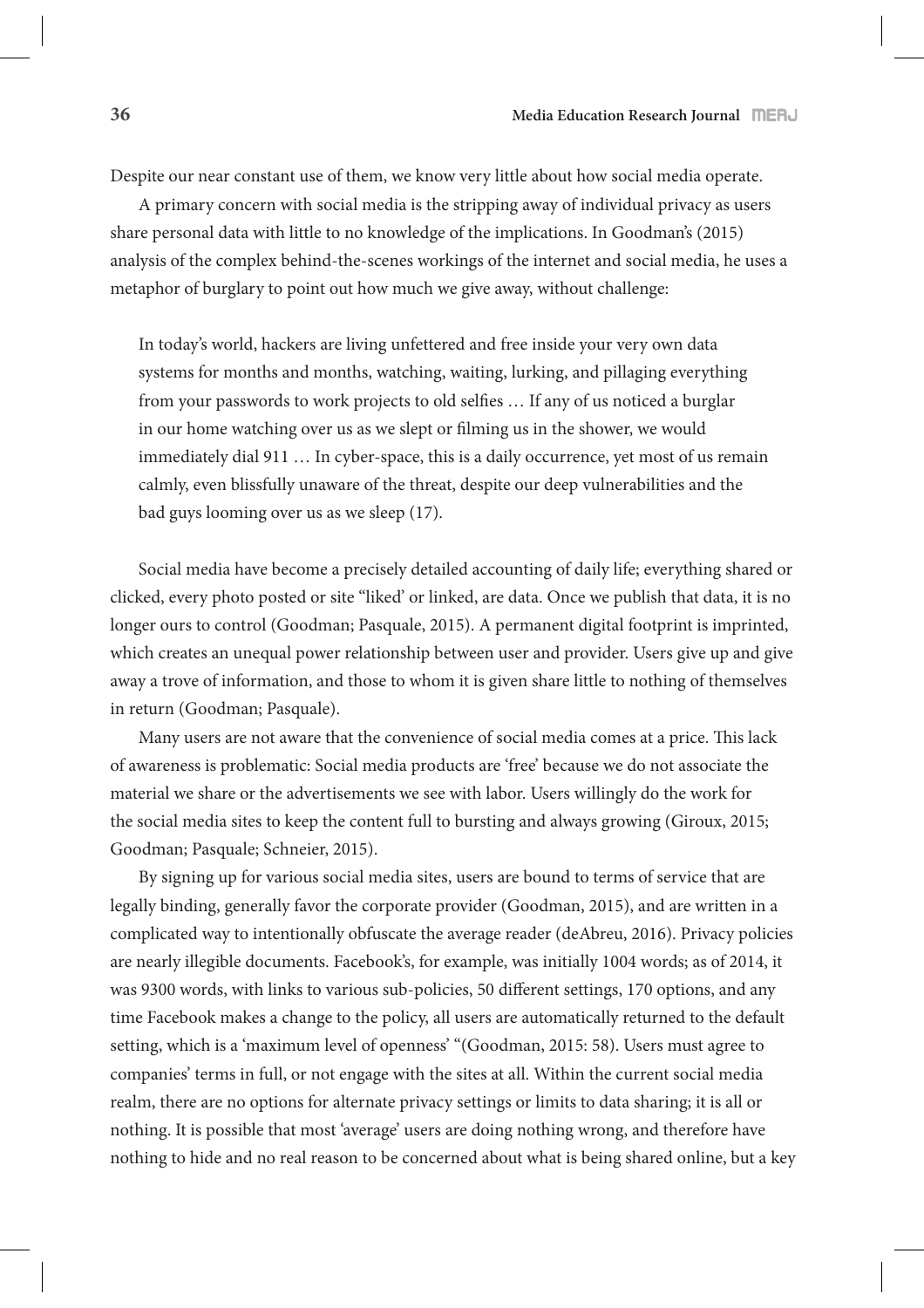### **Ease of Access and Uncomplicated Truth of Social Media 37**

concern is that users do not know they are being watched (Pasquale, 2015).

These days, we cannot 'turn off' our social media accounts. Data are saved even if accounts are deactivated; friends on social media still attempt to tag us; our credit cards still track our purchases; and our smartphones may know our every location (Goodman, 2015). Corporate owners control so much of the internet landscape, they also control access to any competition they deem threatening (Pasquale, 2015). The convenience, ease, and instantaneous joy associated with social media use entrenches it within the neoliberal ethos that rewards hyperindividualism. McChesney (2013) argues that the 'tremendous democratic potential' of the internet has been undermined (5); in place of democracy is an inextricable connection to capitalism and a desire for unfettered profit. Despite doing the bulk of the work, it is not the laborers who profit. McChesney argues, 'class and inequality are built into the system's DNA' because 'the system of making profits is predicated upon paying labor as little as possible' (29). Instead, users are paid in 'likes', the currency of social media approval.

These concerns are a particular issue for youth users. Sites aimed at children and young adults collect an extraordinary quantity of data on their users. To attract and capture malleable users, *more* data is collected from youth-targeted sites than those targeted to adults (Goodman, 2015). The systems in place to protect children are weak, at best. The Children's Online Privacy Protection Act (COPPA), first proposed in 1999 by the Federal Trade Commission, limits the information that can be collected on children under the age of 13, but the protection is 'blatantly violated on a routine basis' because the data 'are worth the risk … given the exorbitant rewards' (Goodman, 2015: 54-55)". COPPA is designed to protect children up to the age of 13; there are no formal protections for children over the age of 13. According to Matecki (2013), COPPA is relatively spineless and puts an unreasonable onus on parents/guardians. Suggested methods for personal protection include:

Providing a consent form to be signed by parents and then returned to website operators by fax; requiring a parent to use a credit card in a transaction, with the reasoning that children under the age of thirteen do not have access to credit cards; having a parent call a toll-free number staffed by personnel trained to recognize voice differences between children and adults; and using digital certificates based on available technology to verify age (377).

Parents/guardians are complicit largely out of their own lack of knowledge of social media and data mining. According to Livingstone (2015a), parents' interest in home-based regulation of media use is predicated on their 'own familiarity with digital media' (blogs.lse.ac.uk). Overall, parents seem to be in a state of deep confusion about how to approach their children's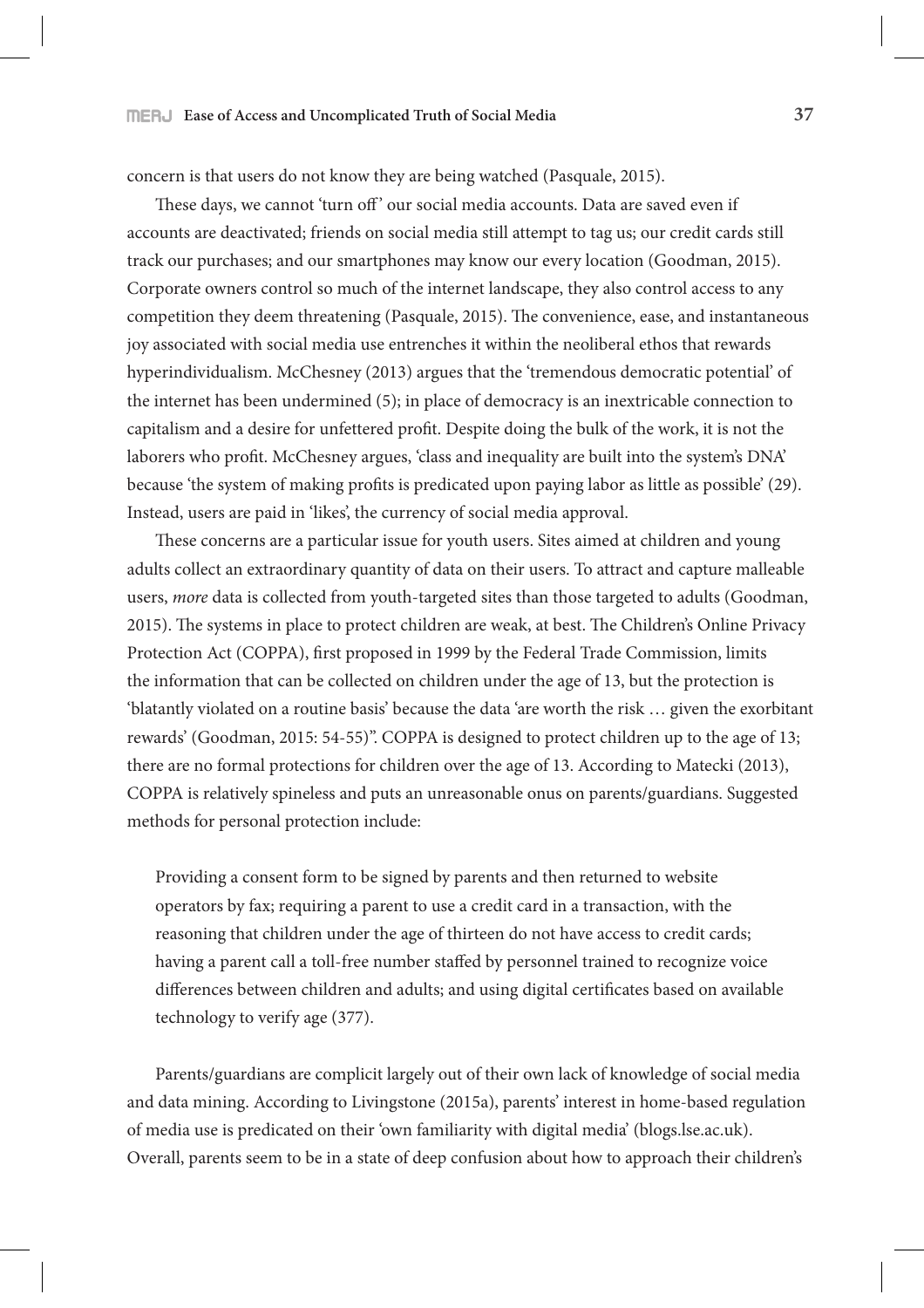media use. At this stage, social media are so different from what most parents/guardians grew up with, it is uncharted territory for traditional structures and boundaries (Livingstone 2015c).

It is also challenging to figure out how young people engage with their media and what impact it might have on their development. According to Jensen and Nutt (2015), 'Today's teenagers and twenty-somethings make up the first generation of young people exposed to such a breathtaking number of electronic distractions' which may have an impact on brain development, especially for the easily stimulated, easily distracted, pleasure-seeking adolescent brain (206). Despite what challenges this level of technology may pose, non-involvement is not seen as a viable option. According to James' (2014) analysis of youth media use, 'online social networks are essential sites for participation in peer life – to many youths, having a Facebook, Tumblr, or Twitter account does not feel optional' (31). Even when they have to sign away their privacy, they do so with the knowledge that to not do so is to restrict them from a primary form of socializing. Despite this plethora of negative data, what young people do with their social media is not that different from what youth have done for generations. According to Livingstone (2015b), 'first and foremost, what people do, what people have always done, is talk. They talk all the time – they talk intimately, they talk in groups, they talk to people they hate, they talk to everyone, they talk to no one, they talk to themselves. It's what makes us human' (blogs.lse.ac.uk).

Adolescent identity development is not easy and young people can get lost in a moral and ethical quagmire of social media with few clear boundaries or restrictions. According to James (2014), 'Young people's decision making about [moral and ethical] issues was certainly not thoughtless. However, the thinking in which they engaged was often deeply self-focused – that is, what might  $I$  gain or lose from a given choice?' (10). They see social media as inherently their purview and are largely unaware of corporate control.

Young people do appear to value privacy, but from their parents/guardians and known authority figures, not necessarily from the corporate owners of their social media sites and apps. James (2014) writes that young people think about privacy in 'largely conventional ways', illustrated through controlling content about themselves, not about questioning corporate media's role (30). In general, young people constructed privacy parameters through careful editing, posting, and sharing (James, 2014) largely developed through informal rules established by their peer circles (Heitner, 2017; Vincent, 2016).

Big corporations know an awful lot about us – and we, very little about them (Bartlett, 2015). According to deAbreu (2016), questions of privacy and big data gathering 'are a borderless issue' and education is necessary (blogs.lse.ac.uk). Young people, their families, and communities deserve a more clear awareness and understanding of this material. In talking with a small selection of young people about their social media use, I learned that the majority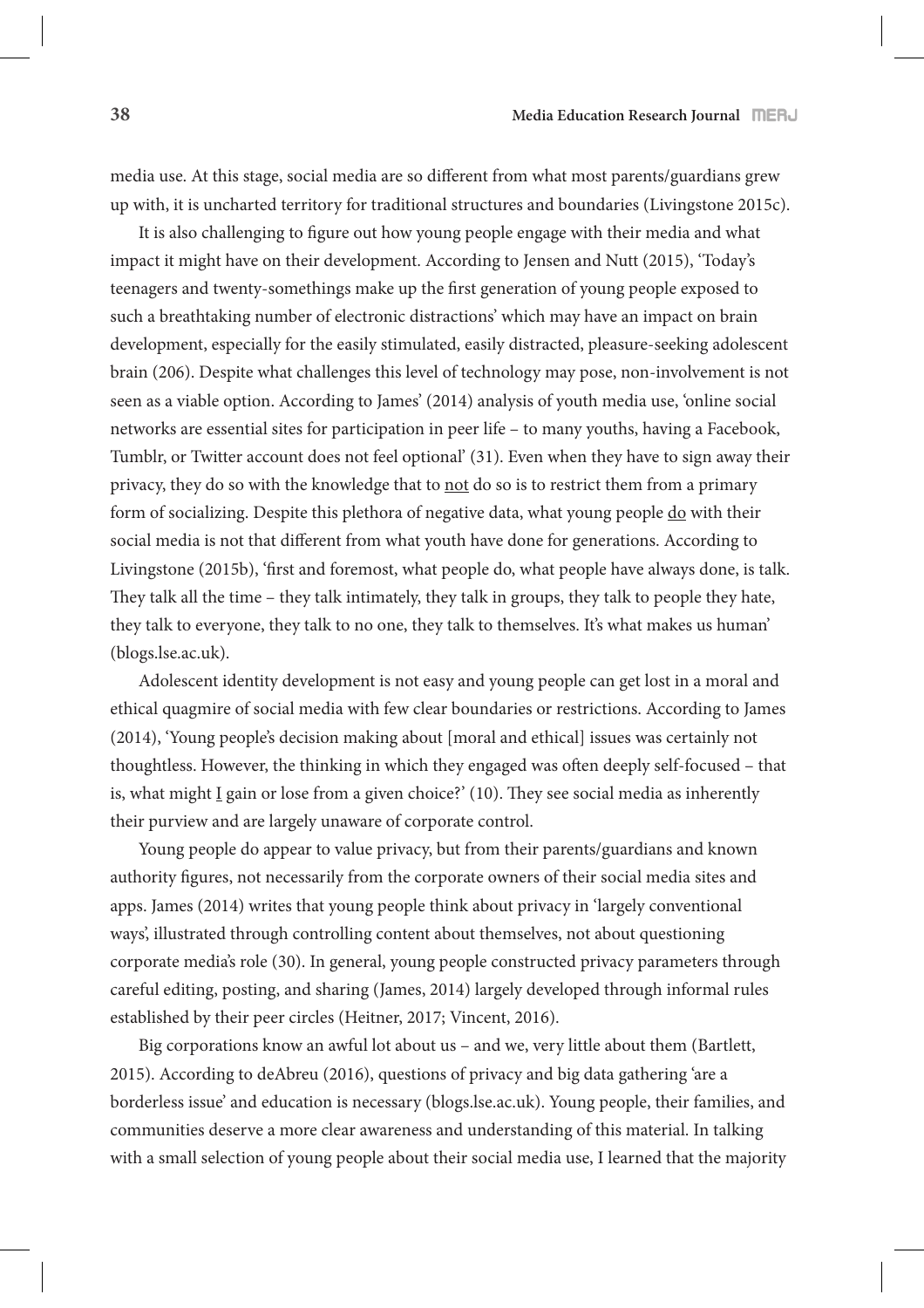of them are regular social media users, on a variety of sites, who rarely, if ever, shut their communication 'off'. They have limited knowledge of corporate ownership, the implications of data mining, or how large their digital footprint is. Echoing the SHEG (2016) research, these youths are fluent users, but have little knowledge of the structure of their choices. Education in the form of critical media literacy may support and enhance youth knowledge of the choices they make on a daily basis.

## **Methods**

Over the course of two years, I interviewed 39 young people, aged 16-21, from a variety of socioeconomic backgrounds in both small group and private interviews<sup>3</sup>. At the time of the interviews, all participants lived in Massachusetts. The participants were accessed through personal and professional connections at local public high schools, private schools, and afterschool programs. Youth were initially interviewed as part of larger focus groups and were invited to participate in private interviews. Demographic data, including race/ethnicity, gender, and economic status, is self-reported and all identifying information has been coded to protect confidentiality<sup>4</sup>. I interviewed 33 white youths, 6 youths of color, 15 female, 12 male, and 12 youths who identified as gender non-conforming, queer, or trans. While the ethnic breakdown is skewed largely towards white youths, this is reflective of the population of Massachusetts, which is 82% white (census.gov). Nearly all participants were avid users of social media, on multiple platforms, and acknowledged near constant use.

In focus groups, I asked young people to share with each other and me their definitions of media and discuss how and why they use media. They were asked about social media sites and their own use of social media. Groups were asked to discuss the perceived benefits and drawbacks of social media and how they might explain social media to adults. In individual interviews, I asked participants to share more in-depth analyses of their own social media use as well as their life interests and goals. Because social media is primarily associated with youth, I asked them about their thoughts on rules and policies with social media as well as their feelings about privacy, security, secrecy, and publicity on social media.

All focus groups and private interviews were digitally recorded and were transcribed by undergraduate and independent research assistants<sup>5</sup>. The transcripts were reviewed by undergraduate and graduate students<sup>6</sup> and discussed with me. I met with the coders in independent consultations to match and review themes and share our interpretations. The coders were closer in age and life experiences to the participants and were able to teach me about the use and sense making discussed by the participants. I asked the readers to code and analyze the transcripts by theme and to look for both what the participants said as well as what might be absent from the conversation. I wanted to listen both to what was said as well as what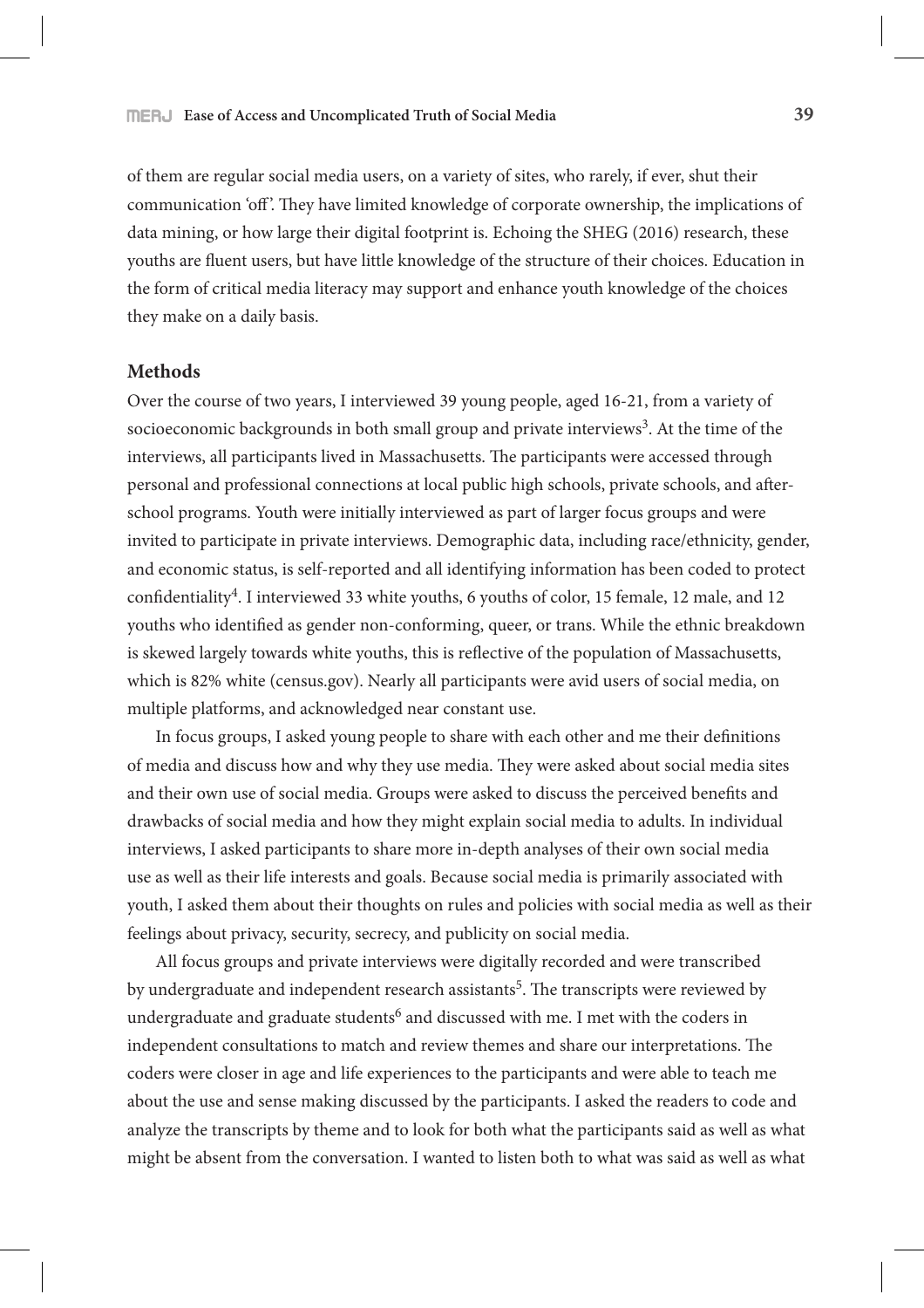might be missing: What do young people know and not know about their social media use? All the coders had been educated in critical media theory and practice and were able to see the conspicuous absence of critical analyses in the participants' sense making. Listening to the gaps in the participants' ability to discuss the structure and assumptions of social media sites and apps led me to see this space as rich for critical media literacy learning.

The focus group and private interviews are examined through McRobbie's (1982/1991) argument that questions asked in scholarship 'are always informed by the historical moment we inhabit – not necessarily directly or unambiguously, but in more subtle ways'  $(121)$ . The interviews, which took place between 2014-2016, live in the context of an ever-expanding reliance upon social media by young people. They occurred before the 2016 U.S. presidential election and its aftermath, and before 'post-truth' and 'alternative facts' were part of our daily conversation. This research is qualitative in method and makes no claim to generalize to a larger youth population. It does, however, occupy a moment in time and shares the struggles of particular young people as they work to stake their claim in an unstable, shifting environment that encourages them to share every detail of their lives, at all times. It is also implicitly American: The young people interviewed are all American citizens who have been raised within the largest corporate media system on the globe. In general, they believe the media to which they have access are the same media, with the same content, that youth have access to around the globe. They did not at any time question the structure or organization of media systems or stop to think that other countries might organize their media in any different way.

Though my goal was not to embarrass them, many participants were chagrined when they realized how little they understood of the ownership and control of the social media sites they used so regularly. However, they quickly shrugged off any struggle or embarrassment when they admitted that while much of what we were discussing was 'creepy' and 'weird', there was really no way out. For the most part, they experience a great deal of joy in their social media use and concerns about what information they might be missing are fleeting at best.

Using social media is intrinsically part of young people's lives – yet talking about this use is not a regular conversation. In order to talk with young people about their normal, everyday lives, I asked them to look at their choices and actions from a critical distance. The participants engage with other youth – including many of their fellow focus group participants – regularly on social media, but they do not regularly talk about how they use their media. Many participants acknowledged they did not realize how much time they spent with social media until we started talking about it.

Their fleeting concern with the ownership and control of their postings and their lack of awareness about how much time they spend on social media is concerning. It also marks the spot where critical media literacy can intervene. Buckingham (2000) argues, 'it is clearly naïve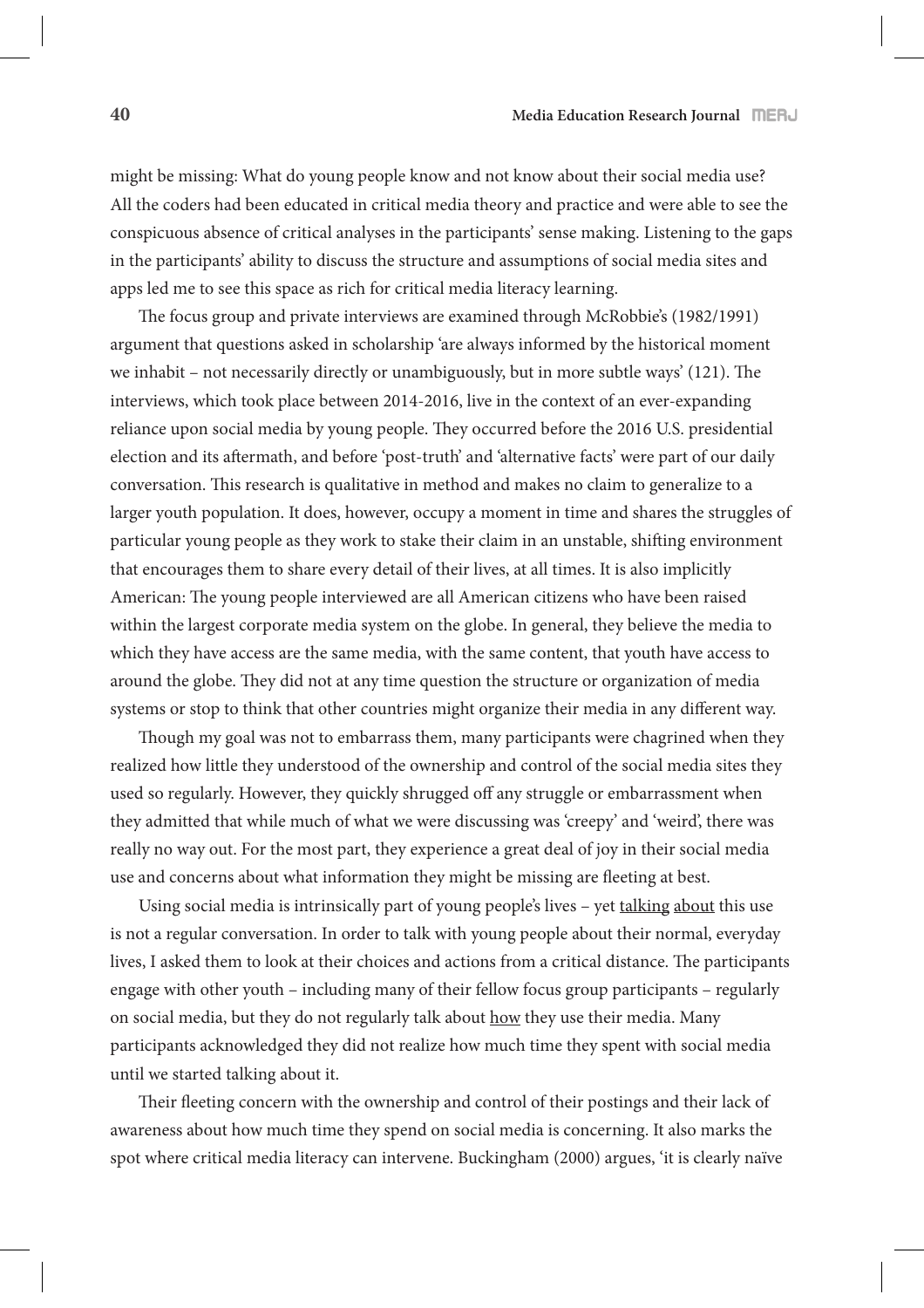#### **Ease of Access and Uncomplicated Truth of Social Media 41**

to believe that we can ever take the child's perspective – or that this perspective is something which will simply be revealed to us if we ask the right questions'  $(117)$ . The purpose of this work is to take the opportunity to illustrate a space where critical media literacy can provide young people with greater understanding and multidimensional awareness of their regular media use. By providing young people with formal, regular opportunities to learn more fully about their media choices, they may become more aware of the environment in which they are living and be more prepared to make change.

# **Discussion: Access & Absence of Critical Awareness**

Two of the biggest revelatory conversations in the focus groups and private interviews revolved around access to social media and absence of critical assessment of social media. As I listened to how the participants explained their use of social media, I realized they assumed all people utilized a variety of social media. The more I probed this belief, the more I learned the participants did not know why social media were so popular or so invasive in their lives and had limited understanding of the corporate control of social media sites.

There is a general assumption among the participants that everyone has access to social media. There are some caveats to this belief, such as age or ownership of certain devices, but for the most part, unfettered access to social media is perceived to be the norm. As expressed by the following participants, access is easy:

Sam (16, male, white, upper class):

Anyone that wants it – it's that accessible these days. I can't say for certain that I know anybody that's said to me, 'I'm not on social media', they might be and I don't know.

Katie (16, female, white, upper class):

I think anyone with a phone or computer, kids like in fifth grade have Instagram, so I think really anyone can have social media.

Colby (16, male, African American, upper class):

Everyone, even little kids. When I was a little kid, I didn't have social media and everything I learned was from my parents. Kids are getting knowledgeable nowadays and learning things earlier, but they might not be learning the right things because sometimes you can see some false things on social media that are just opinionated.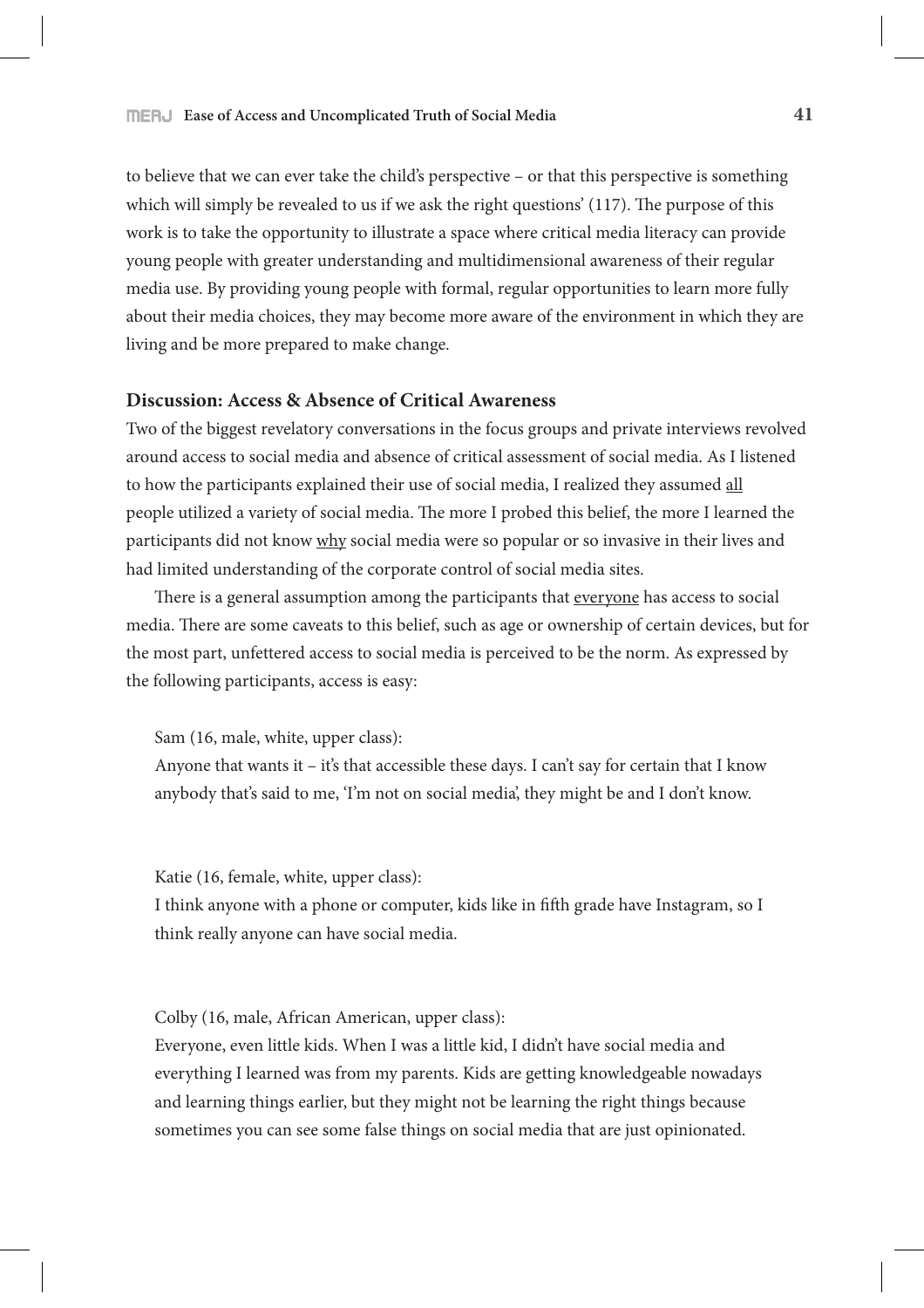Brian (17, male, white, upper class):

I would definitely say that it has turned into a thing that everybody has nowadays. I'd definitely say that most people have one, if not multiple, accounts and they keep up on them almost every day.

Based on the participants' assertions, 'anyone' and 'everyone' has access to whatever social media they choose. With 2 billion people online as of 2011 and 1.3 billion Facebook users in its first 10 years (Goodman, 2015), it is hard to imagine people not connected to the internet. As observed by Sam, young people might not even know people not on social media. Colby expresses limited concern that children might not be learning 'the right things', but this is the only caution expressed. The participants were on various social media sites – Facebook, Instagram, Twitter, and Snapchat especially – and they were able to connect with their friends, make new friends, and keep up with the social happenings of their schools and communities. It is hard to argue against the 'anyone' and 'everyone' belief when young people know no one without social media.

Only one participant spoke about how this access to and use of social media might be different outside the United States. Isola, a 16-year-old white, middle class female, believes that 'anyone who has a device has the access', and continues, 'they might not use it depending on their age group or where you live in the world. I feel like we are one of the countries that's a lot more into it than a lot of other places, just based on like a million factors.' Her acknowledgement that users in the United States may be different than users from other countries is one of the only iterations of global issues in the focus group and private interviews. Yet, her generalization – 'just based on like a million factors' – reveals a lack of awareness of how mainstream media are structured.

This lack of awareness invites the participants to slip into the ideology of neoliberalism that rewards them for their individual efforts. McChesney (2013) argues that most analyses of the internet fail to explore its connection to capitalism. Social media sites encourage near constant consumption and participation by users and the sites are so user-friendly, it is easy to forget they are part of mainstream corporate culture. When asked who has access to social media, Maddie, a 17-year-old middle class, white female, answers, 'Everyone', and then elaborates:

Because you get on the computer you don't even have to have an account you can just get on. For the normal, average person that isn't crazy high tech, you might not be able to #nd much if someone is deep down secretly trouble. If you go to images and type in my name, my Instagram pictures will come up and so will the pictures of people I follow. That's weird for me because someone could do that and someone that I'm zero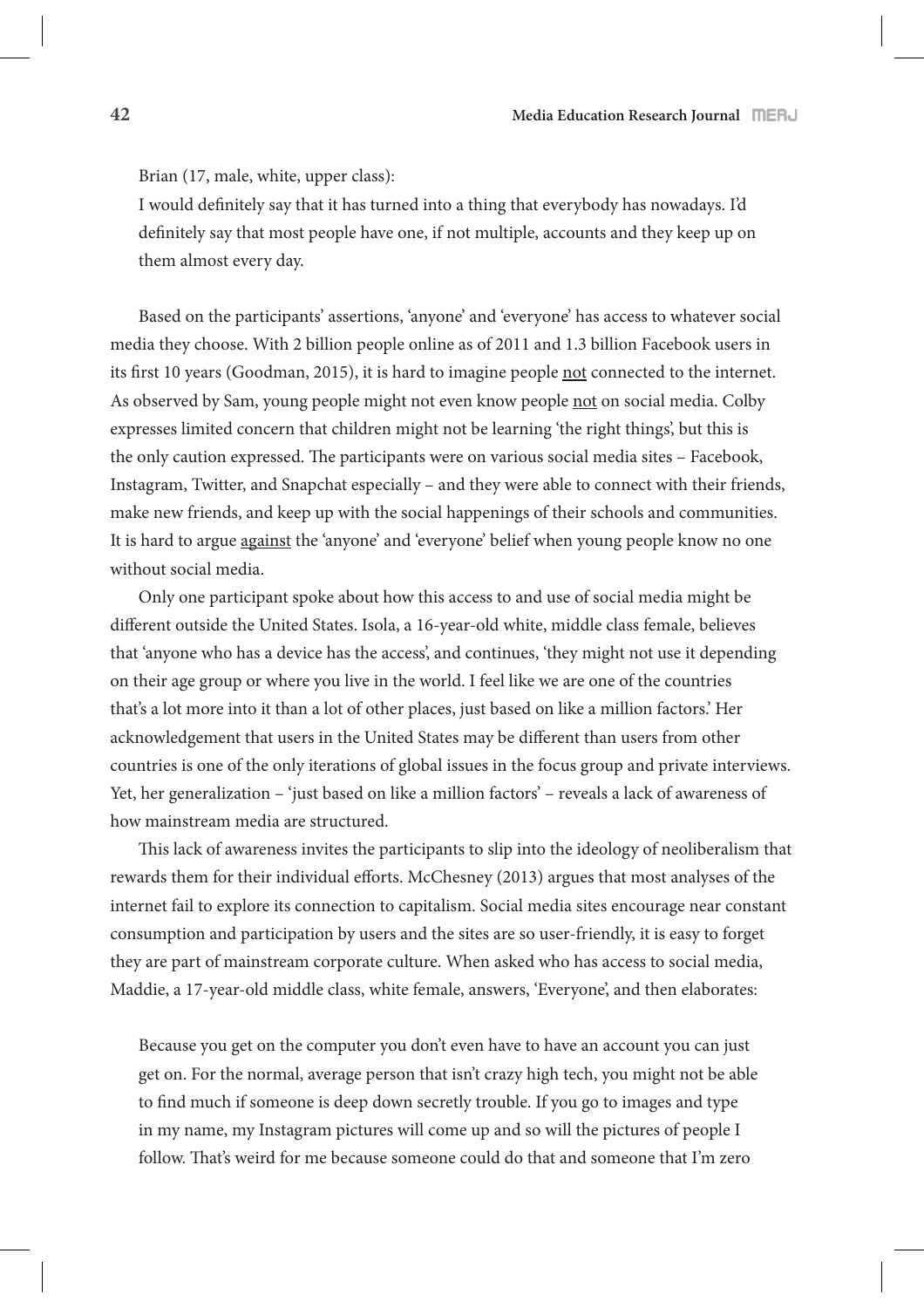percent associated with, maybe they post a bad picture that I'm not even in or I wasn't even there and I didn't even know that they posted it but that could still come up. So that part I definitely don't like.

Though she 'definitely' does not like the surveillance of social media, Maddie sees no reason to change her usage. As intimated through many comments, other people do good or bad things and this is not a compelling reason to change one's own behavior or change one's interactions with social media.

For the most part, participants believe that social media share unfiltered truth; they are seen as sites with minimal to no spin. According to Thor, an 18-year-old, upper class white male, social media has changed our ability to access truth:

I think a lot of social media has also raised the veil of what really goes on. It's getting the raw information from places that we can't and don't usually see. It just goes to show how we can communicate with anybody from around the world. And how we get the true information now versus 60 years ago when we just had what was on the radio and what was coming on TV.

His understanding of social media carries with it the assumption that all postings are truth and because users have greater access and control in posting, the options for real data are limitless. And yet, there are so many examples of false social media sites and faked content, designed to inflame readers (Shane & Goel, 2017; Shane & Isaac, 2017; Wakabayashi & Shane, 2017). There seem to be fewer barriers to the truth because of the belief that users have control over the content in a different way than from traditional broadcast media. Though he does recognize that social media can be used to obfuscate information, he believes it is a selfcorrecting system:

On the other side of that, I also think there's a degree of accountability. Going through the college process, I know schools were looking at my Twitter, they were looking at my Facebook, and I know that I'm going to have a better chance as a student getting into a school than someone that has posted pictures of, I don't know, getting drunk or high or whatever. So, in that regard, society is picking who is the better human being, who is doing the right things. I mean, same thing with politicians, too, you know, younger politicians have started using social media. Anthony Wiener, obviously, was one of them. Terrible. But, it created accountability, and then he ended up resigning. So, it's also helping there, too. It's gotten rid of the bad and promoted the good, I think.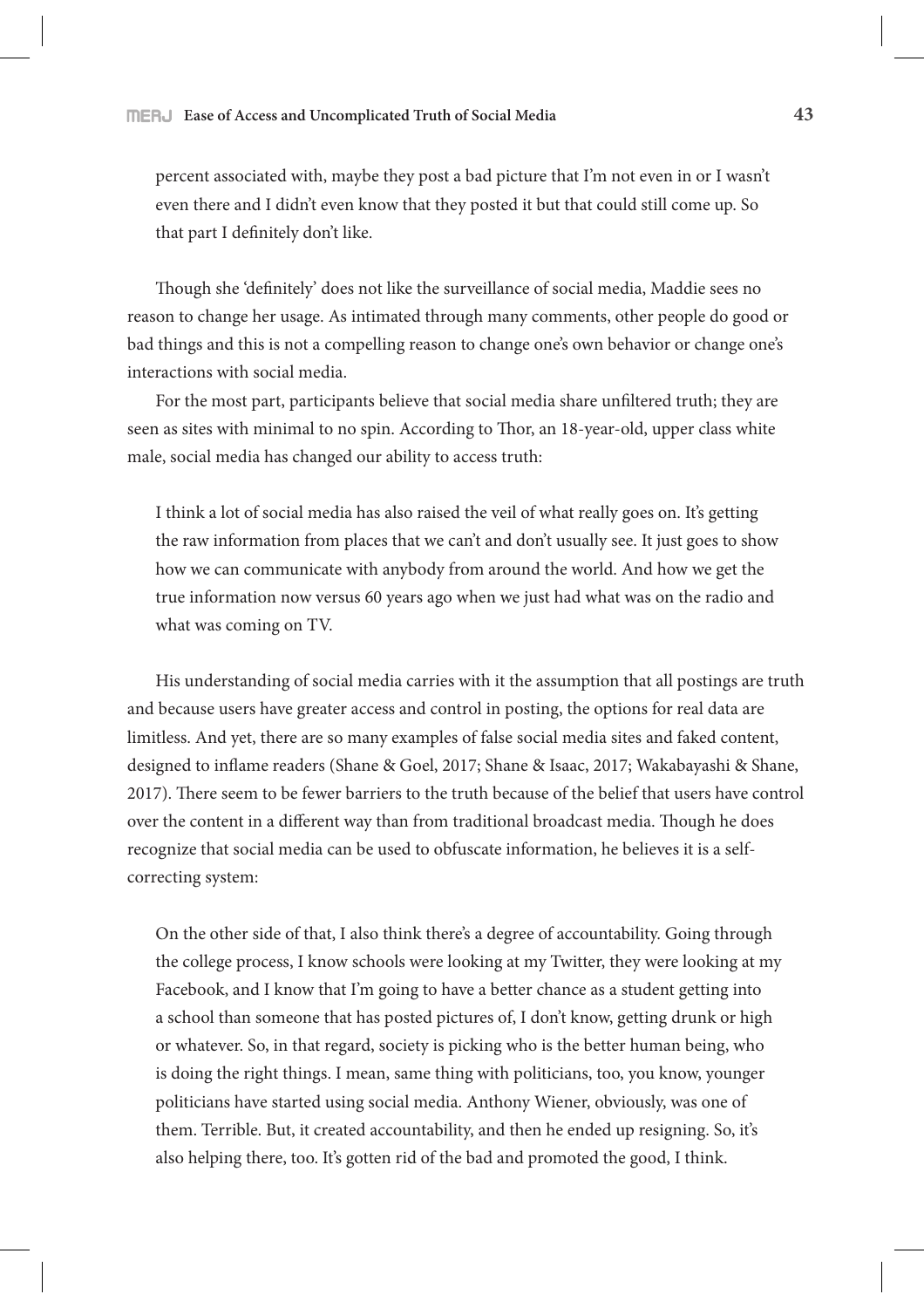His belief is that individual behavior choices matter and one's online behavior illustrates who is a good (or bad) person. Echoing James' (2014) research, he has the self-focused belief that colleges are perusing his social media sites and determining that he is a better person based on what he shares on social media.

This concept of individual choice is heard from multiple participants. Meg, an 18-year-old upper class white female, and Maddie, both see social media as largely about individual choice. If anyone's personal information is shared, it is most likely the user's choice to share the data:

Meg: Well, if you say where you are, I think you are consenting to people knowing where you are, but if you don't say it then you don't really consent to people having that information about you, and I think that's scary if you don't really plan on people knowing that.

Maddie: It's not just teenagers on social media not being smart. I mean obviously we make mistakes on it because that happens but you just have to make rules for yourself, like if I do not want my grandmother to know this then don't post it. I don't even retweet or favorite things that have swears in them. That's a rule for me. I don't favorite, retweet, or come in contact with anything that has to do with drugs, alcohol, swearing. But I also can't speak for the entire population of teenagers because you have to recognize that there's many different kids that have been brought up in many different environments that are maybe not as educated.

The absence of regulation is something young people are familiar with and with an emphasis on individual use, users can make up their own rules for themselves and their social media behavior. Behavioral choices are good or bad based on individual choice and social learning.

There is no expressed awareness that the systems of social media may be set up in such a way as to most effectively and efficiently gather and share their data. The participants are comfortable with the presumed normalcy of being constantly online and being regularly monitored. Both Brian and Chelsea question the surveillance of social media, but accept it as normal:

Brian: Sometimes I wonder 'what does this company know about me', like why do I keep getting their advertisements? Does Facebook tell them everything, is that why I'm getting their advertisements? I do think about that and I do wonder about that, so that's kind of the part I don't understand. I don't want to say I ignore it, but I do.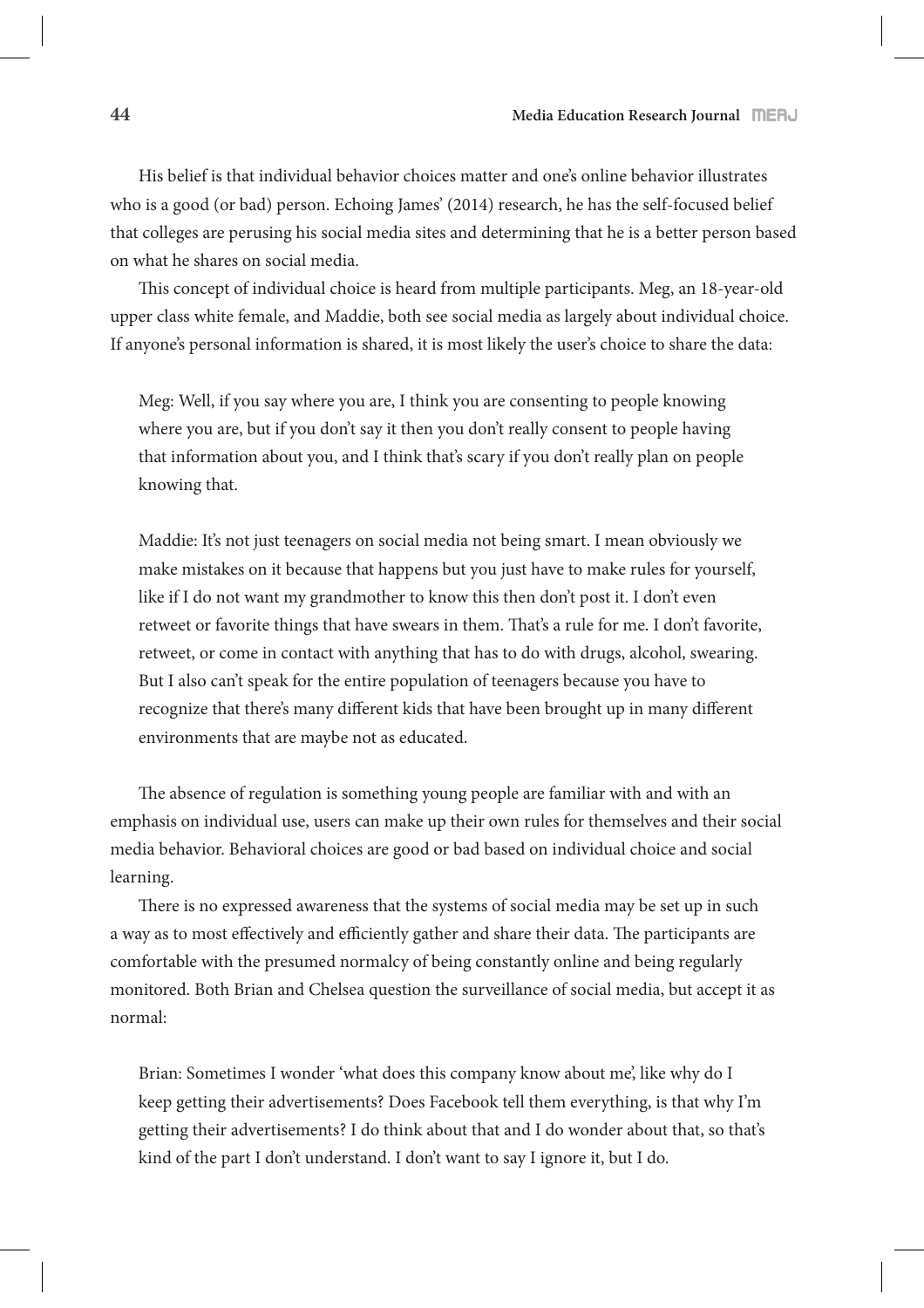Chelsea: I think it gets really into the conversation of Big Brother watching, but I don't think there's really any way to escape it, unless you don't have a cell phone at all, because all cell phones are tracked, they have cameras at gas stations, they have cameras everywhere, so mostly everywhere you go, you're being recorded, so unless you live in the woods, there's someone always watching anyway.

Chelsea is unable to articulate anything specific about who 'they' may be and Brian chooses to ignore his discomfort. This comfort with being uncomfortable is part of the experience of social media: To not participate is not a choice, so for Brian and Chelsea this is the reality that must just be accepted. They become complicit because they see no other option.

There was minimal conversation and less awareness of social media being used for social justice. Spectrum, a 17-year-old, mixed race, working class youth who is gender nonconforming, struggled to find the social justice possibilities of social media. They believed that social media could be used for social justice purposes, but when asked to clarify, admitted, 'Hard to say, but I've heard it buzzing around. And sometimes it's negative involvement.' These young people hear about social movements, but are not necessarily clear on how to participate, beyond liking posts or pages. They recognize that social media could be used for 'more', but are unable to articulate what, exactly. As a gender-nonconforming individual with unsupportive parents, Spectrum keeps their gender explorations to themselves and lives a dual life: Assigned gender at home, true self – with no strict gender assignation – at school, online, and at their after-school youth program. Many of the gender non-conforming, trans, and queer participants use social media as a way to connect with other youth through shared struggles. Often these struggles are kept within the realm of private chats and blog conversations and not with any structured connection to social justice movements offline. To move offline is perceived for some participants as too risky, a threat to the fragile compartments they have created that keep their home, school, and real selves safe. A further contradiction to be noted is that even if young people use social media to participate in social justice movements, they must do so within the corporate controlled social media environment. This struggle was acknowledged by none of the participants.

Many of the participants acknowledge they spend a significant portion of their day on social media, but cannot articulate why or for what purpose. Brian, whose favorite app is Snapchat, which he says he is on '90% of the time I'm on my phone', cannot articulate why, 'I have no clue. I downloaded it a year ago and I've just been using it constantly.' By using social media sites without really knowing why, or with any thought to implications, they fulfill the sites' need to have participants do all the labor to keep the sites full of constantly updated data, which echoes McChesney's (2013) concerns about capitalist connections. This behavior is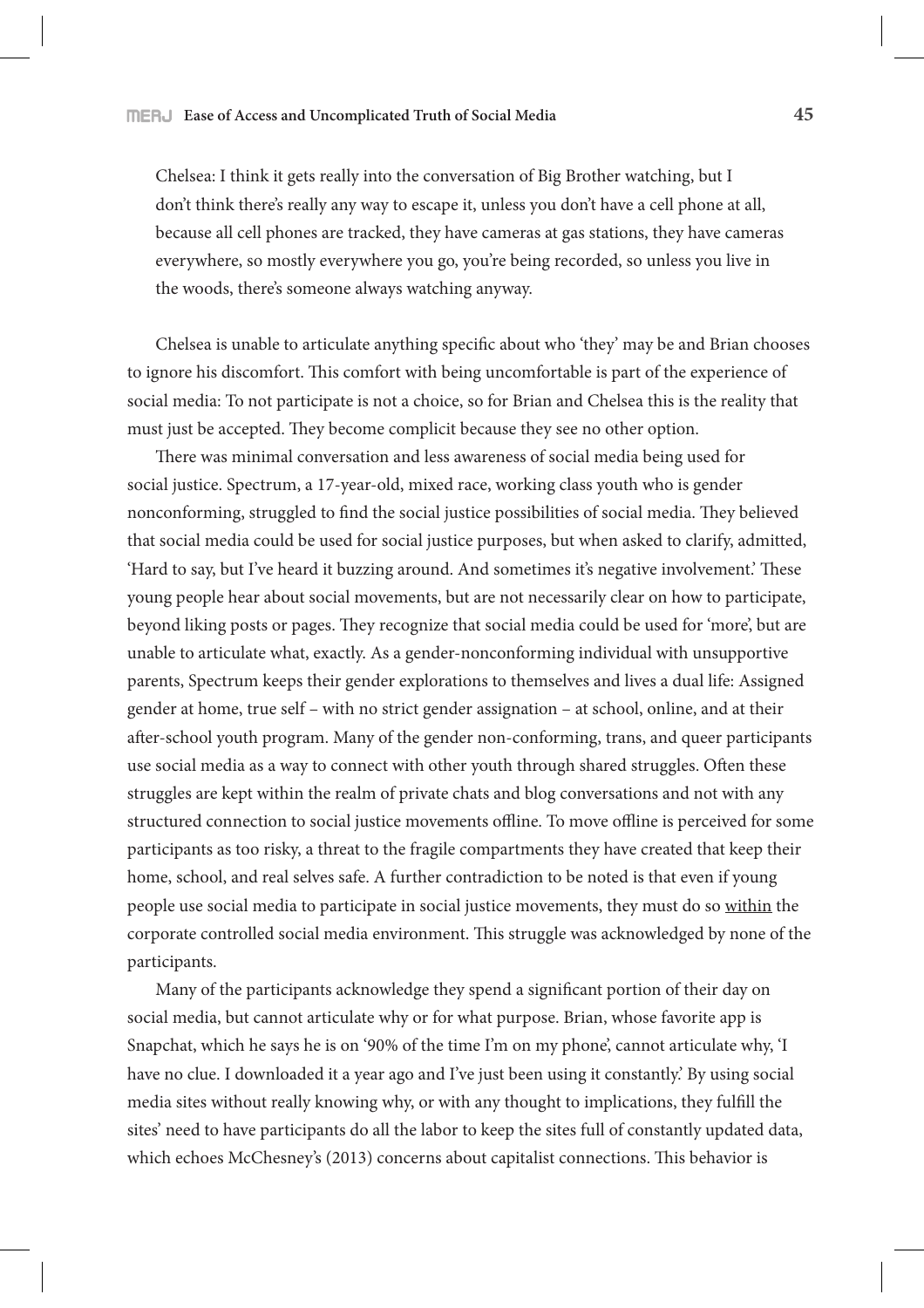considered normal and they expect it of themselves as well as their peers.

This lack of awareness plays itself out in how the participants negotiate their own privacy parameters. Some participants feel that if they make certain types of postings on certain sites, they can keep their information away from unwanted attention. Dylan, an 18-year-old, middle class, white male asks the members of his focus group:

Does anyone else try to do selective posting? Like, maybe you took a photo of yourself that you don't want on your Facebook but you don't mind people seeing on your Instagram for example? Cuz I do that, I'll post pictures that I don't want on Facebook on Tumblr or Instagram but I don't want them right on my Facebook page that has the majority of people on it.

'Selective posting' is a way to control the message; for most of the participants, this means keeping certain data – photos, likes, groups, posts – separate from their parents/guardians. What is missing is any discussion or awareness of who has access to their content, beyond their control. While they restrict the messages from their parents/guardians and people they perceive to be in a position of authority, they cannot control how the corporate owner utilizes their content and this knowledge is beyond their scope of awareness.

Similar to 'selective posting', participants also have specific sites where they post 'bad' or inappropriate activities, operating under the belief that the temporary nature of Snapchat, for example, will protect them from getting caught. As Isola explains:

I think Snapchat is the place where, like if I am doing something wrong, I'll send people individual snapchats. I don't do it that often. Like if I'm at a party - 'cause that kinda covers all grounds of what might be bad – I'll send my friend a picture, 'Oh you should come, it's a good vibe' or whatever. I guess that would be the medium where people generally share stuff like that 'cause the sense that it's temporary makes it feel a lot safer.

Isola operates under the belief that Snapchat postings are temporary. While the message is temporary on the phone screen, and the individual SnapStory disappears, this is literally just on the surface. The stories are digitally archived and any Snapchat post adds to one's permanent digital footprint. What they are not aware of is that all their posts are data for the corporate owner who, at least algorithmically, collects and saves their data on a continuous basis.

When asked about how to trust social media sites, the participants were largely unable to employ any critical skills to measure their trust of websites. Instead, as illustrated through Maddie, sites are trusted because they are well known. She says, 'I think that's why you should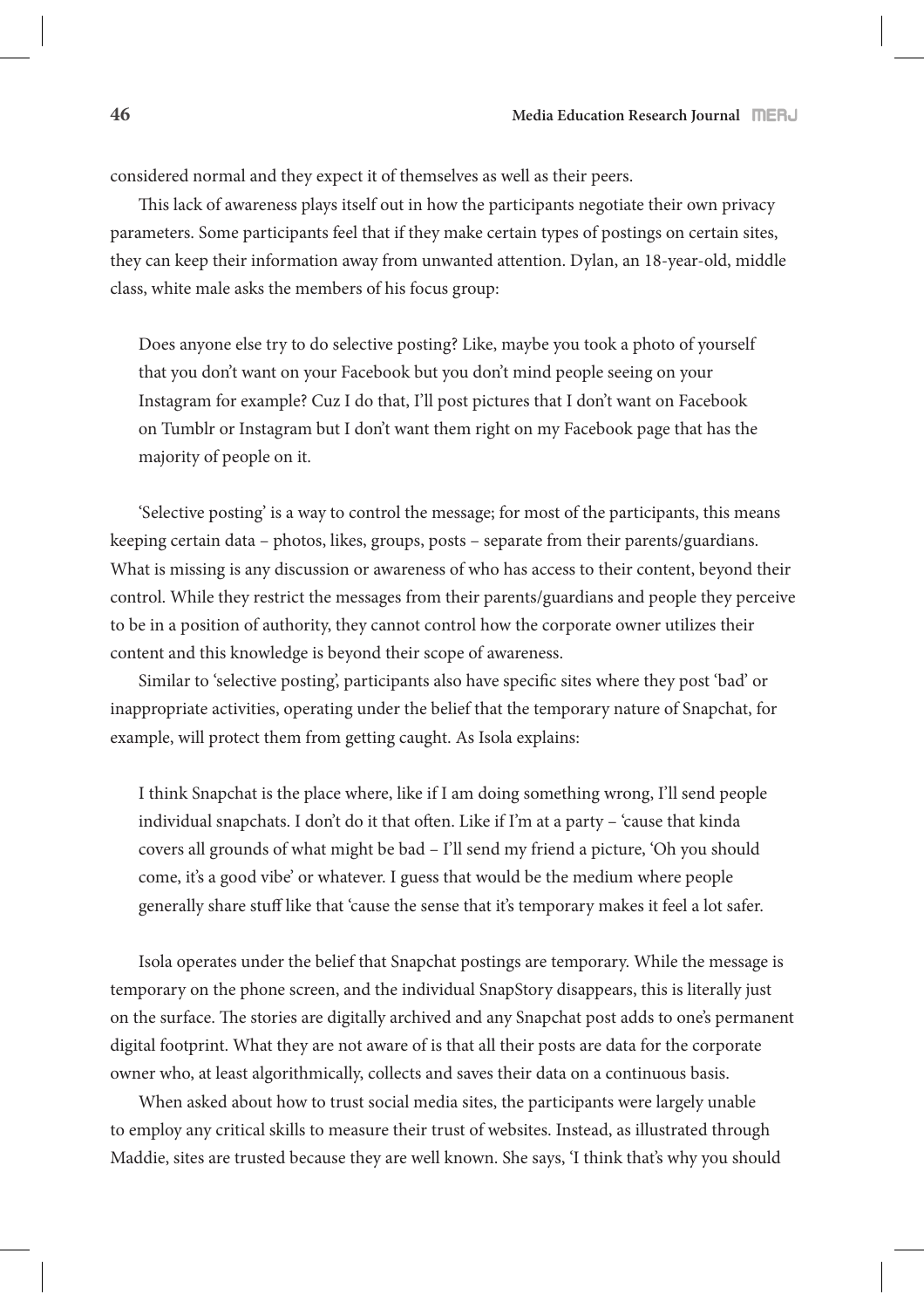use social media that you trust and not random websites.' When asked to clarify her trust, she responded, 'I don't know. I feel like because it's a very well known thing so it's not a random website. You just have to be very aware and that's why if there's some big serious thing, I'll call the person or I'll be like, "let's FaceTime about this."' Sites are trusted because the names are familiar and, for the most part, this is where they congregate with their friends. There is a tautological rationality employed: What they are on is what their friends are on, which means the sites are familiar to their cohort, which makes them trustworthy. However, there remains no discussion or awareness of corporate control. Maddie believes that because she and her cohort are on the same sites, and the sites are well known, there is nothing to worry about. FaceTime is treated as the equivalent of a face-to-face conversation with no discussion of possible monitoring or data gathering.

In general, the participants are not aware of who is responsible for keeping social media sites secure. Maya, a 17-year-old white, upper class girl is not aware of how sites protect themselves or their users. When asked who is responsible for security on social media, she responded, 'Yeah, I don't know. Probably the website. I don't even know where I would find information about that, and like I know you can be hacked, but I don't really know how it works.' She has no knowledge of safety or security measures online and assumes the power and responsibility belongs with the website, specifically to keep out hackers.

A common thread throughout the interviews is that social media are simply there, available for young people's use and enjoyment at any time. There is no demonstrated knowledge of social media as businesses, as companies with corporate and profit interests. To leave young people in this space is unethical and critical media literacy scholars can do more.

## **Conclusion**

These young people are actively involved in multiple academic and extracurricular activities at their schools. The college-bound youth are headed to prestigious, competitive universities. Their ability to navigate, utilize, and quickly adapt to the always morphing, ever complicated social media landscape points to a high level of technological fluency. However, their inability to recognize or grasp the corporate motivations and functionality of these social media as products for companies is worrying. The lack of awareness is not a question of intelligence or ability; it is a question of what young people are being offered as tools to learn about the ubiquitous mainstream media business.

Critical media literacy is not a panacea and it is difficult to point to clear, unequivocal research that shows its efficacy. While there is a lot of scholarship on what media literacy is and its perceived value, there is limited research that shows that media literacy interventions can change certain behaviors (Fingar & Jolls, 2013; Jeong, Cho & Hwang, 2012). It is clear from this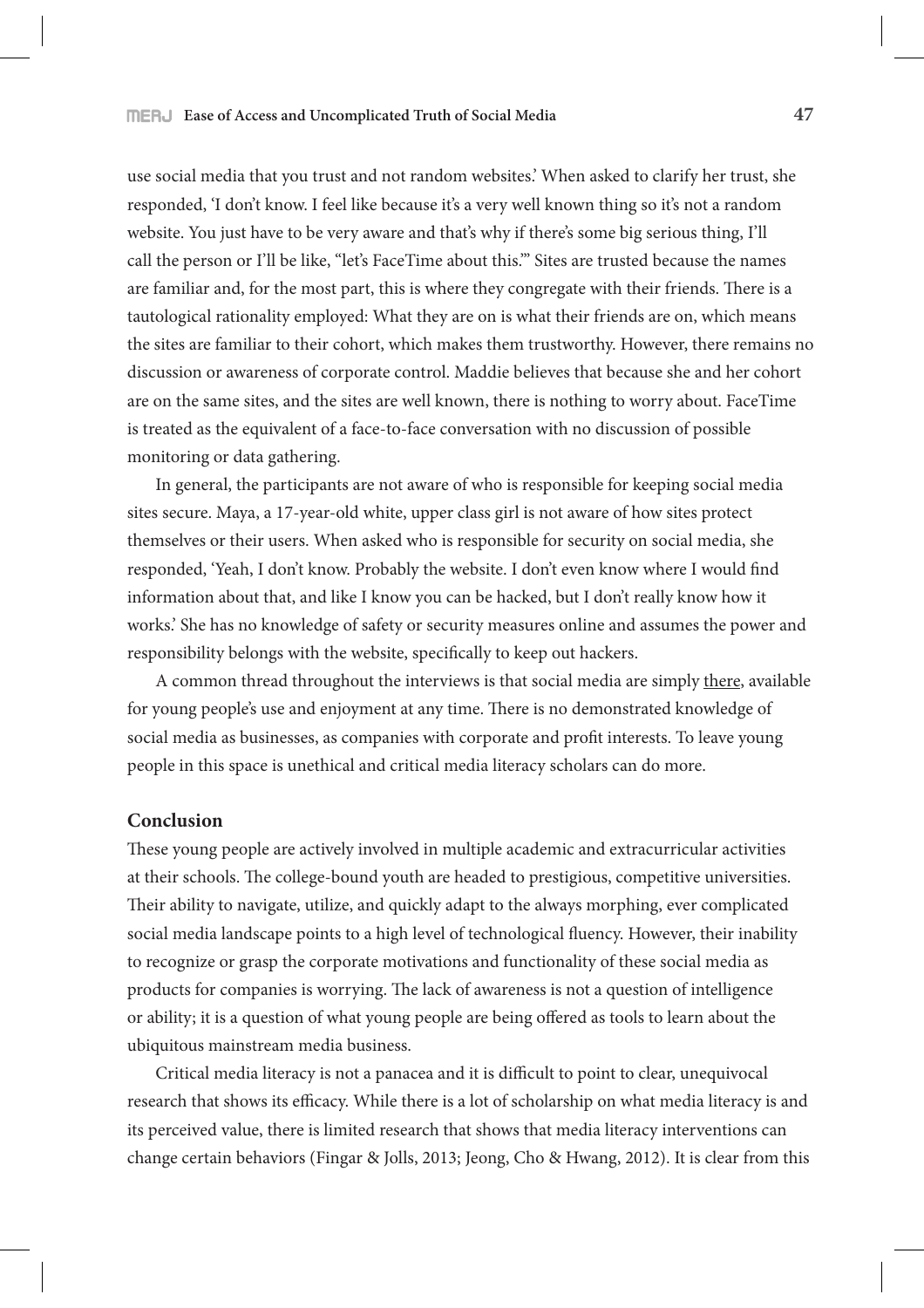small-scale study as well as from the larger SHEG (2016) research that there is a conspicuous lack of knowledge on how social media operate and the deeper role that young people play in social media content construction, which sets up the main constituents – youth users – as uninformed and potentially more easily duped by mainstream media systems. What critical media literacy offers, with its explicit exploration of power, is the opportunity for young people to develop formal skills to access and analyze their media choices from a position of critical inquiry.

Given the opportunity to learn how to critically assess their media choices, including but not limited to the ability to access, analyze, and produce media, as well as analyze and critique the current, dominant mainstream/corporate media culture, I have no doubt these young people would do so with great acumen. These young people possess a great deal of colloquial knowledge about the media and are regular users of a variety of media. Yet, they have no formal training – in school or community work – in critically assessing mainstream or independent media. With critical media literacy also promoting the exploration of mainstream, corporate media, regarding questions of ownership, distribution, and production, it would in turn encourage social and political progression for the future generation. Critical media literacy may not change their media use, but it can absolutely add to their awareness and understanding of mainstream media

The United States is behind other countries – especially Australia, Canada, and the United Kingdom – in its implementation of media literacy into classrooms (Buckingham, 2000; Domaille & Buckingham, 2001; Tyner, 2015). Implementation of media literacy in the United States remains piecemeal at best. The integration of critical media literacy into classrooms needs to be formally codified with teacher training (Butler & Ladd, 2016), research into goals and assessment (Scharrer, 2002) and, in this author's opinion, must include interrogation of the power of mainstream media's power (Butler, 2016; Yousman, 2016). As demonstrated by the young people's stories in this article, they are fluid users of social media, but do not have the formal vocabulary to analyze their media use or how it fits into the larger media landscape. In the era of post-truth and alternative facts as part of our daily parlance, and where social media connections are becoming more, not less, entrenched in our daily lives, now is the time to bring critical media literacy to the forefront of our conversations on pedagogy.

# **References**

deAbreu, B., February 3, 2016. 'Privacy and data in students' lives: A cultural shift in the US.' *Parenting for a digital future*. Accessed at blogs.lse.ac.uk

Aufderheide, P., 1993. *Media literacy – A report of the National Leadership Conference on Media Literacy*. Washington, DC: The Aspen Institute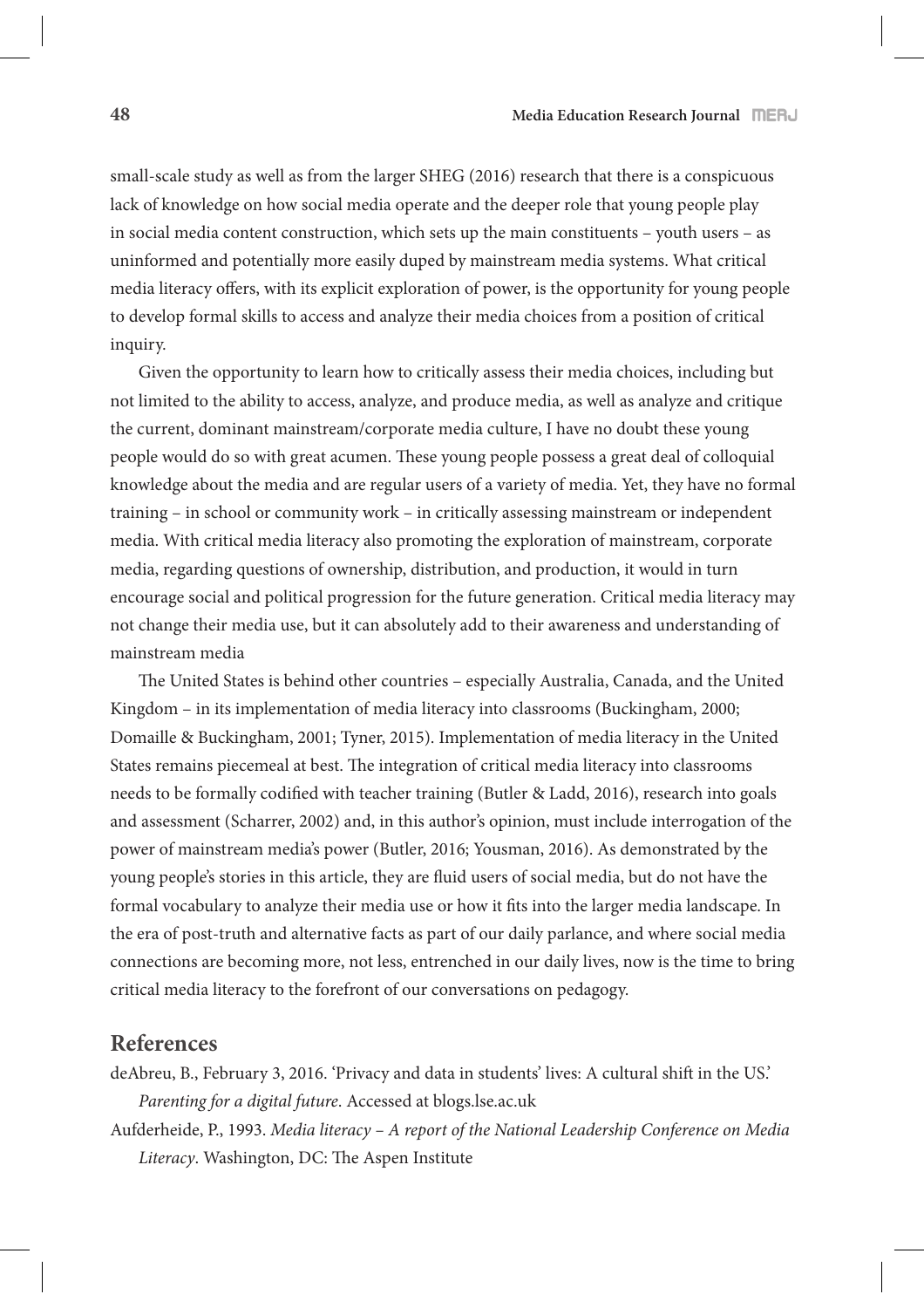Bartlett, J., 2015. *The dark net: Inside the digital underworld*. Brooklyn, NY: Melville House

- Buckingham, D., 2000. *A*"*er the death of childhood: Growing up in the age of electronic media*. Malden, MA: Polity Press
- Butler, A. & Ladd, A., 2016. 'Teacher training, lesson plan development, and classroom integration: Notes on the process of building a media literacy curriculum.' *Media Education Research Journal*, Volume 6(2), 14-29
- Butler, A., 2016. 'Policy, participation and practice: Assessing media literacy in the digital age.' In Frechette, J. and Williams, R. (Eds.). *Media education for a digital generation*, 119-131. New York: Routledge.
- Children's online privacy protection act. Avail: ftc.gov.
- Domaille, K. & Buckingham, D., November 2001. 'Youth media education survey 2001.' United Nations Educational Scientific and Cultural Organisations (UNESCO). Available at unesco. org
- Fingar, K. & Jolls, T., 2013. 'Evaluation of a school-based violence prevention media literacy curriculum.' *Injury Prevention*, Volume 20(3), 1-8
- Giroux, H., February 6, 2015. 'Selfie culture at the intersection of the corporate and the surveillance states.' *Counter Punch*. Accessed at counterpunch.org
- Goodman, M., 2015. *Future crimes: Everything is connected, everyone is vulnerable and what we can do about it*. New York: Doubleday
- Heitner, D., January 5, 2017. 'The unspoken rules kids create for Instagram.' *New York Times*. Accessed at nytimes.com
- James, C., 2014. *Disconnected: youth, new media, and the ethics gap*. Cambridge, MA: MIT Press
- Jensen, F.E. & Nutt, A.E., 2015. !*e teenage brain: A neuroscientist's survival guide to raising adolescents and young adults*. New York: Harper Collins
- Jeong, S., Cho, H. & Hwang, Y., 2012. 'Media literacy interventions: A meta-analytic review.' *Journal of Communication*, Volume 62(3), 454-472
- Kellner, D. & Share, J., 2007. 'Critical media literacy, democracy, and the reconstruction of education.' In Macedo, D. & Steinberg, S. (Eds.) *Media literacy: A reader*, 3-23). New York: Peter Lang
- Livingstone, S., July 24, 2015A. 'Why study parenting from a media studies perspective?' *Parenting for a digital future*. Accessed at blogs.lse.ac.uk
- Livingstone, S., September 21, 2015B. 'Parental education and digital skills matter most in guiding children's internet use.' *Parenting for a digital future*. Accessed at blogs.lse.ac.uk
- Livingstone S., October 15, 2015C. 'Is there such a thing as "good" screen time for young children?' Parenting for a digital future. Accessed at blogs.lse.ac.uk
- Massachusetts, 2017. The United States Census. Accessed at census.gov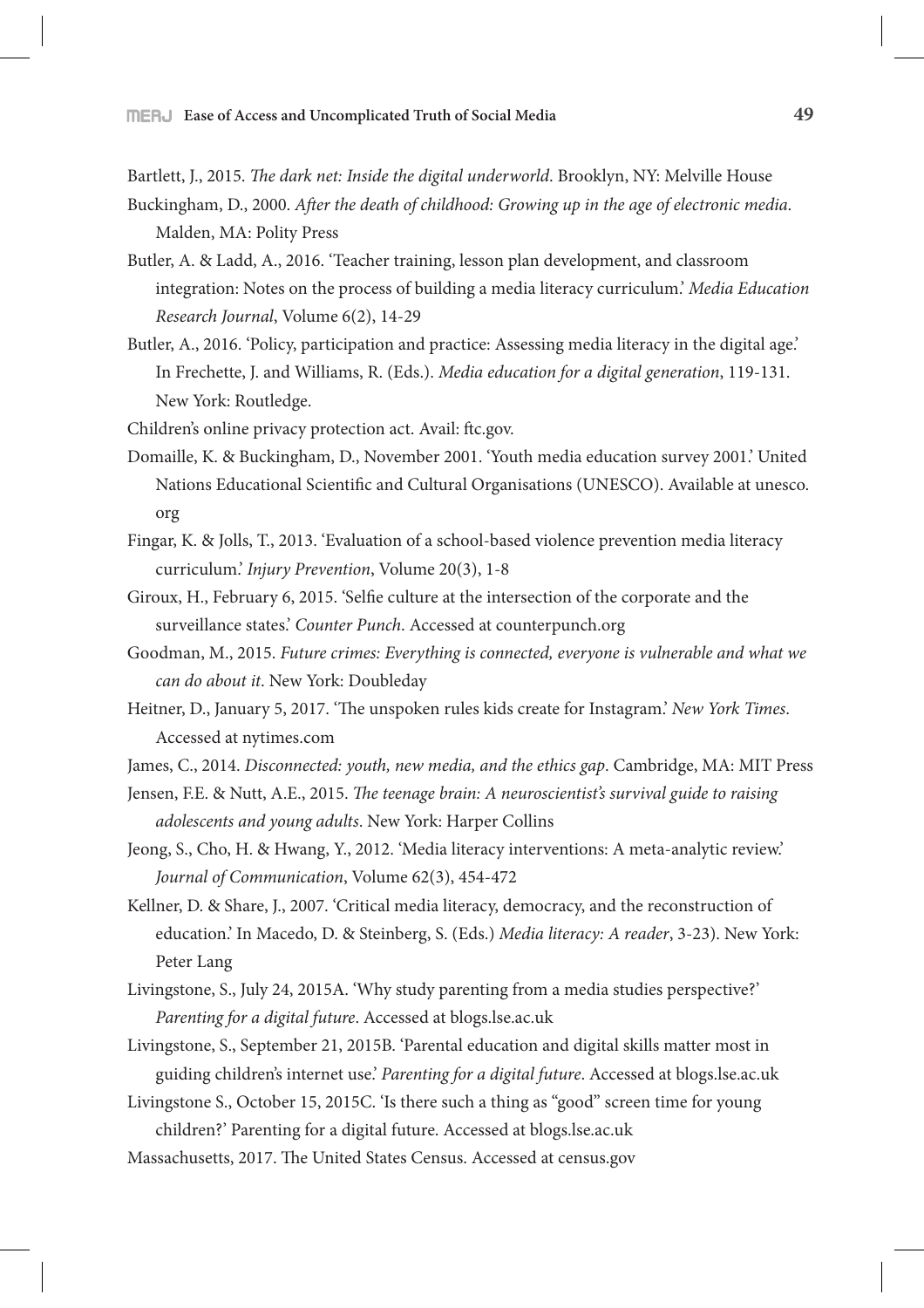Matecki, L.A., 2010. 'Update: COPPA an ineffective legislation! Next steps for protecting youth privacy rights in the social networking era.' *Northwestern Journal of Law and Social Policy*. Volume 5(2), 369-402. Accessed at scholarlycommons.law.northwestern.edu

McChesney, R., 2013. *Digital disconnect: How capitalism is turning the internet against democracy*. New York: The New Press

- McRobbie, A., 1982/1991. 'The politics of feminist research: Between talk, text, and action.' In McRobbie, A. (Ed.) *Feminism and youth culture*, 118-136. New York: Routledge
- Pasquale, F., 2015. *The black box society: The secret algorithms that control money and information*. Cambridge, MA: Harvard University Press
- Scharrer, E., 2002. 'Making a case for media literacy in the curriculum: Outcomes and assessment.' *Journal of adolescent and adult literacy*. Volume 6(4), 354-358.
- Schneier, B., 2015. *Data and goliath:* !*e hidden battles to collect your data and control your world*. New York: WW Norton and Company
- Shane, S. & Goal, V., September 6, 2017. 'Fake Russian Facebook accounts bought \$100,000 in political ads.' *New York Times*. Accessed at ny-times.com
- Shane, S. & Isaac, M., September 21, 2017. 'Facebook to turn over Russian-lined ads to Congress.' *New York Times*. Accessed at nytimes.com
- Tyner, K., 2015. 'Mapping the field of youth media: Results of an environmental scan of youth media organizations.' *Youth Media Reporter*. Accessed at youthmediareporter.org
- Vincent, J., February 24, 2016. 'Learning from children and young people about positive smartphone opportunities.' *Parenting for a digital future*. Accessed at blogs.lse.ac.uk
- Wakabayashi, D. & Shane, S., September 27, 20017. 'Twitter, with accounts linked to Russia, to face Congress over role in election.' *New York Time*s. Accessed at nytimes.com
- Wineburg, S., McGrew, S., Breakstone, J. and Ortega, T., 2016. 'Evaluating information: The cornerstone of civic online reasoning.' *Stanford Digital Repository*. Retrieved from http:// purl.stanford.edu/fv751yt5934
- Yousman, B., 2016. 'Who's afraid of critical media literacy?' In Huff, M. & Roth, A. L. (Eds.). *Censored 2017*, 369-416. New York: Seven Stories Press

## **Endnotes**

- 1. Thanks to the Interdisciplinary Studies Institute, the Massachusetts Society of Professors, the Social and Behavioral Sciences Dean's office, and the Department of Communication at the University of Massachusetts Amherst for generously funding and supporting this research.
- 2. Participants matriculated at the private boarding school attended 1 to 2 full school assemblies on digital citizenship, each about 1 hour, which introduced questions of media